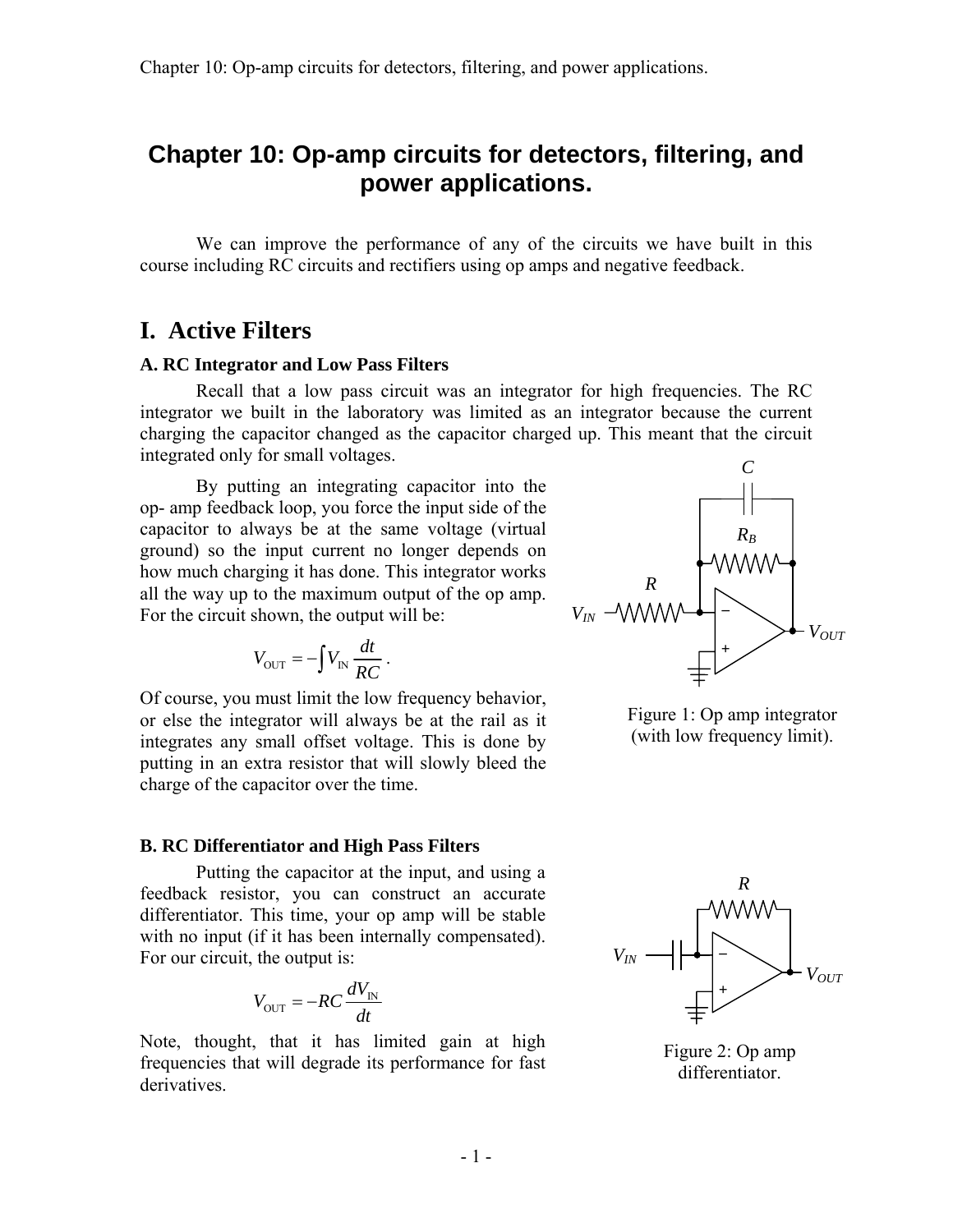### **II. Current Sources**

 The inherent negative feedback present in op-amp circuits is ideal for making high-impedance constant current sources.

#### **A. Op-Amp Current Source**

 A *current source* can be made from an inverting amplifier as shown in figure 3. The current in the load resistor must be the same as that in  $R_1$ . The current is then just the input voltage divided by *R*1.



Figure 3: Current source.

#### **B. Op-Amp and Transistor Current Source**

 An op-amp can be combined with a transistor to make a current source in which the load is outside the feedback loop, as depicted in figure 4 below. The N-JFET transistor can be replaced by an NPN or a N-MOSFET transistor. The FET based circuits will have slightly better current regulation, and a MOSFET should be used for high current applications.

#### **C. Op-Amp and Transistor Current Source for Grounded Loads**

 The two previous circuits are excellent current sources, but they require that load be at some voltage above ground. Frequently, one side of the load must be grounded and in this case another similar circuit is required. Figure 5 shows the circuit diagram for a constant current source with grounded load based on P-JFET. The P-JFET can be replaced by a PNP or P-MOSFET for high current applications.





Figure 5: P-JFET constant current source

R

 $R_{\text{Load}}$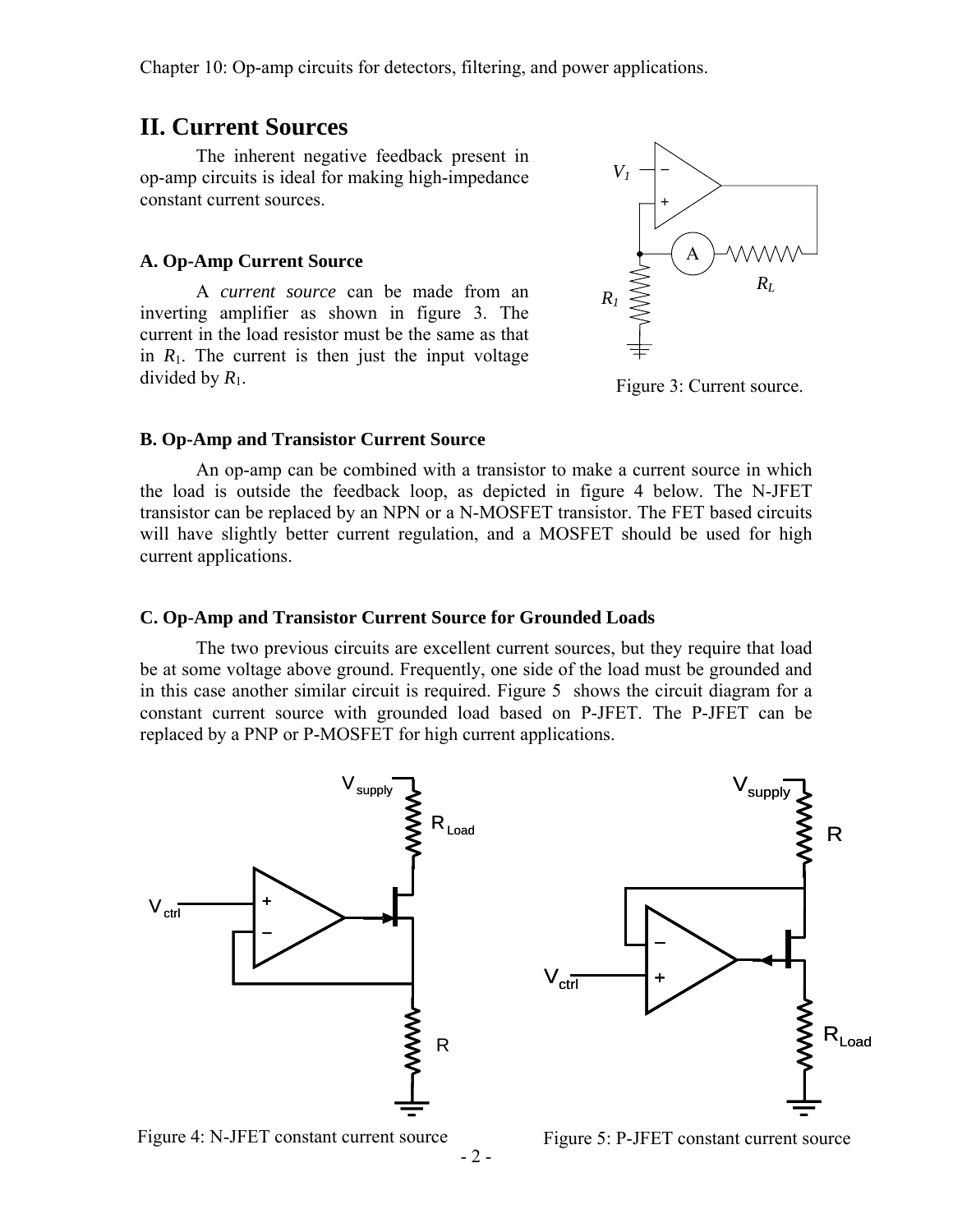## **III. Op-amp Power Amplifiers**

 Op-amps are quasi-perfect amplifiers, but they cannot source and sink a lot of current, which is necessary in high power application. The combination of an op-amp with one or more transistors can produce a high-quality amplifier. The high-impedance input of the op-amp provides high fidelity signal measurement and gain, while the output transistors provide high-current. The inclusion of the output transistors in the op-amp feedback loop helps linearize amplifier performance.

### **A. Op-amp with Emitter-Follower**

 An op-amp and an NPN emitter-follower (see chapter 6) can be combined to make a class A power amplifier as depicted in figure 6 below. Since the NPN transistor can only source current (i.e. the current can only go from *collector* to *emitter*), the input of the op-amp, *Vin*, must still have a positive bias.



Figure 6: Non-inverting amplifier with emitter-follower in feedback loop.

#### **B. Op-amp with Push-Pull Buffer**

 The push-pull amplifier we saw in chapter 7 can also be incorporated in the feedback loop of an op-amp inverting amplifier to make the class B bipolar power amplifier shown in figure 7 below. The feedback loop automatically removes the crossover distortion due to the 0.6 V diode drops so long as the slew rate of the op-amp can keep up.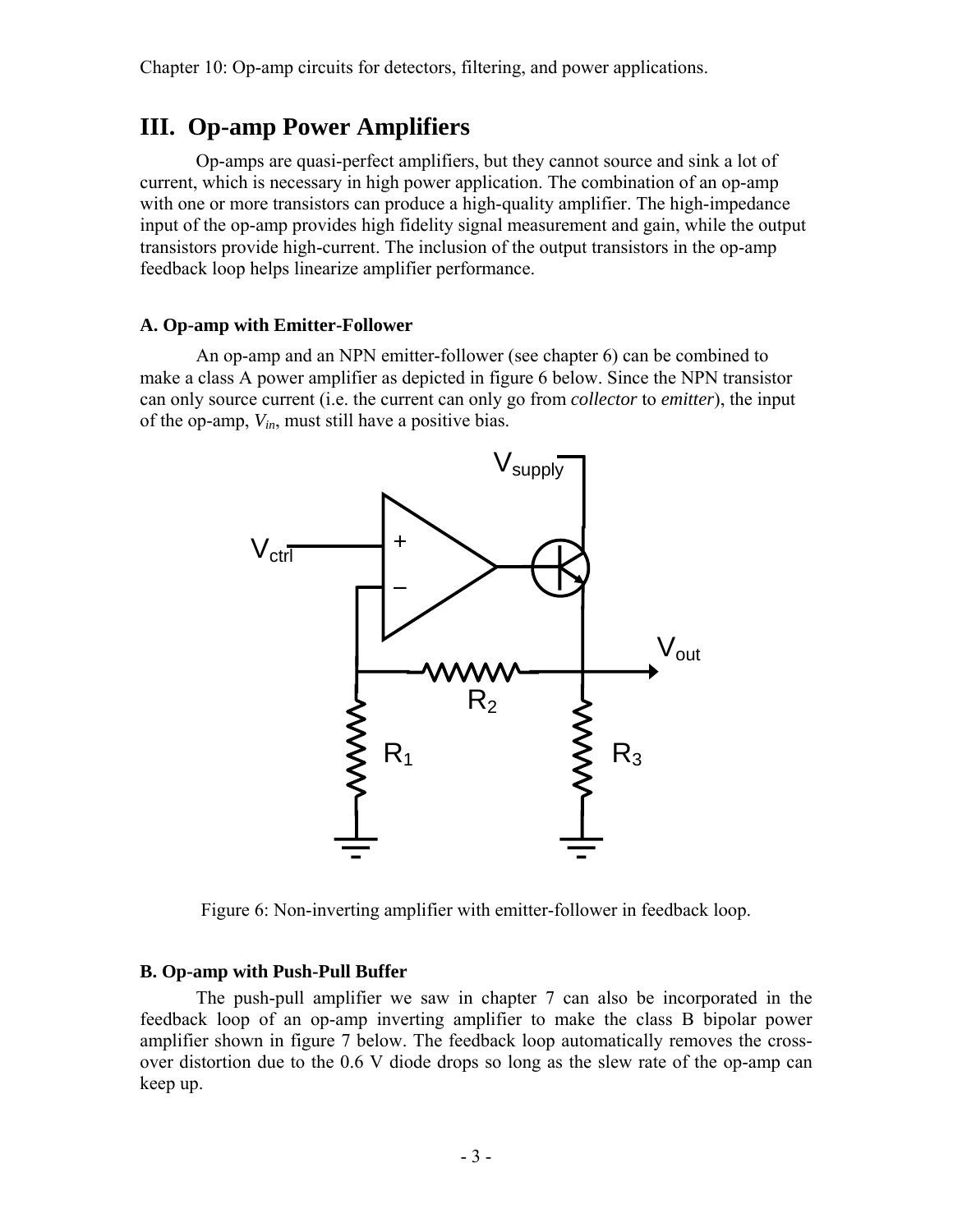

Figure 7: Inverting amplifier with a push-pull buffer inside the feedback loop.

## **IV. Op-amp Rectifiers**

 If you put a diode in the feedback loop of an op-amp (along with a resistor to let the inverting input float), you can build a rectifier that eliminates the problems for voltages less than 0.6 V as the diode turns on (see figure 8).

 The improved rectifier circuit (see figure 9) keeps the output of the op-amp from being driven to the rails when the circuit is blocking the wrong sign input. Since your op amp has a limited slew rate, this improves performance. It also eliminates the 0.6 V offset that a single diode introduces.



Figure 8: Op amp rectifier.



Figure 9: Improved op amp rectifier.

## **IV. Photodiodes**

 Photodiodes are a type of diode which produce a reverse bias current when their PN junction is illuminated. The photo-current is proportional to the number of incident photons with quantum efficiencies of 0.5-0.9 photo-electrons per incident photon.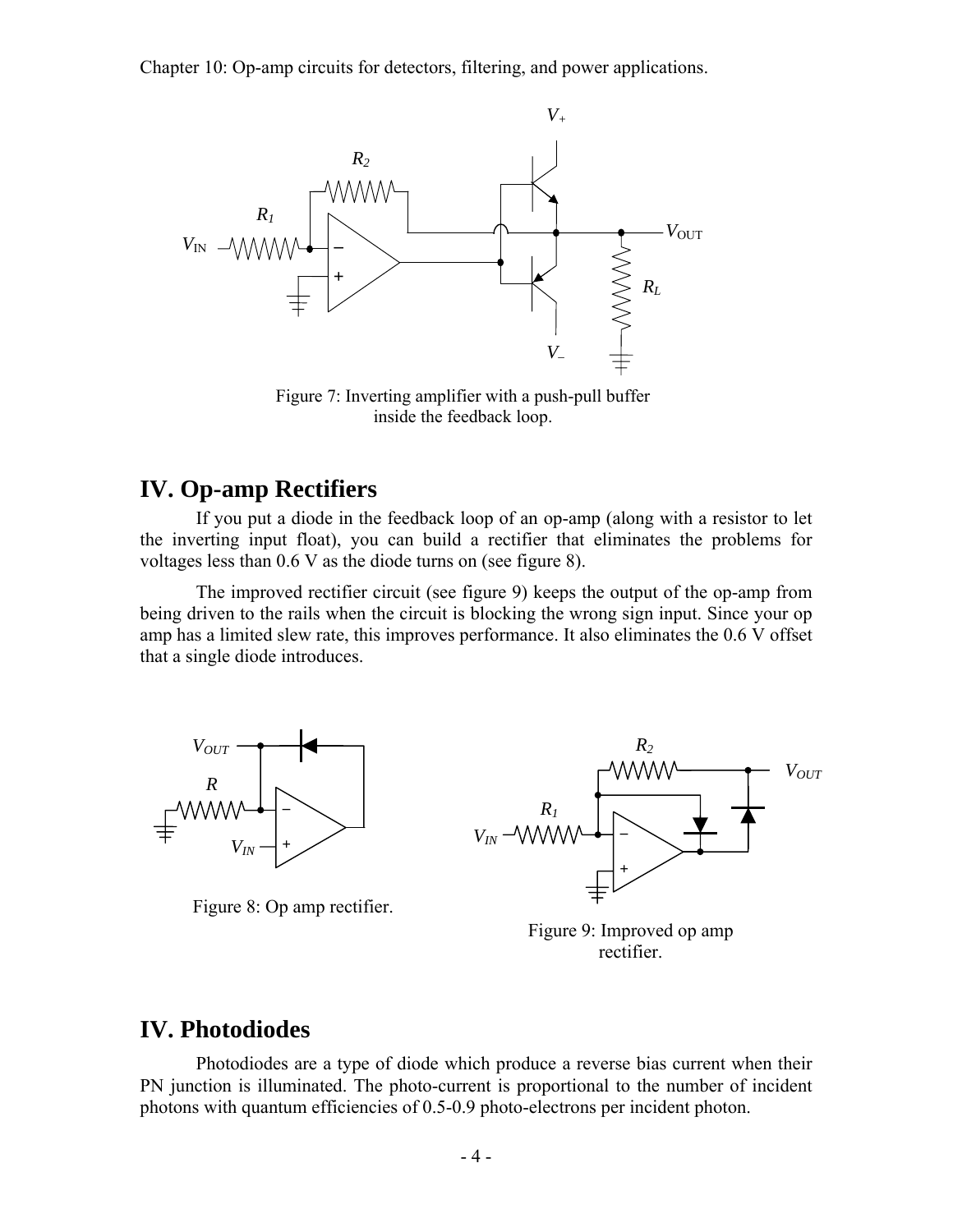### **A. High sensitivity photo-diode circuits**

 The simplest way to read the current on a photodiode is to convert it to a voltage with a resistor as shown in figure 10. This circuit is very simple, but has the disadvantage that the resistor loads the photodiode which must produce a voltage across the resistor. The photodiode also has a capacitance proportional to its area which will also determine time response ( $\tau = RC$ ): as this simple circuit makes clear, you cannot have high sensitivity and high speed at the same time.



Figure 10: Photodiode with a resistive current-to-voltage converter.

 As the voltage which the photodiode must produce becomes larger, the output current of the photodiode no longer remains proportional to the light intensity. An opamp remedies this problem by keeping the voltage across the photodiode equal to zero for all light intensities, while also amplifying the signal in the current-to-voltage converter circuit of figure 11.



Figure 11: Photodiode with an op-amp current-to-voltage inverting amplifier.

### **B. High speed photo-diode circuits**

 The PN junction capacitance of the photodiode can be reduced significantly by using a reverse-bias voltage on the photodiode, as shown in the circuit diagram on the right (figure 12). Since the capacitance drops, so does the time response (still  $\tau = RC$ ) of the photodiode. In practice, the fastest photodiode have very small detection areas and are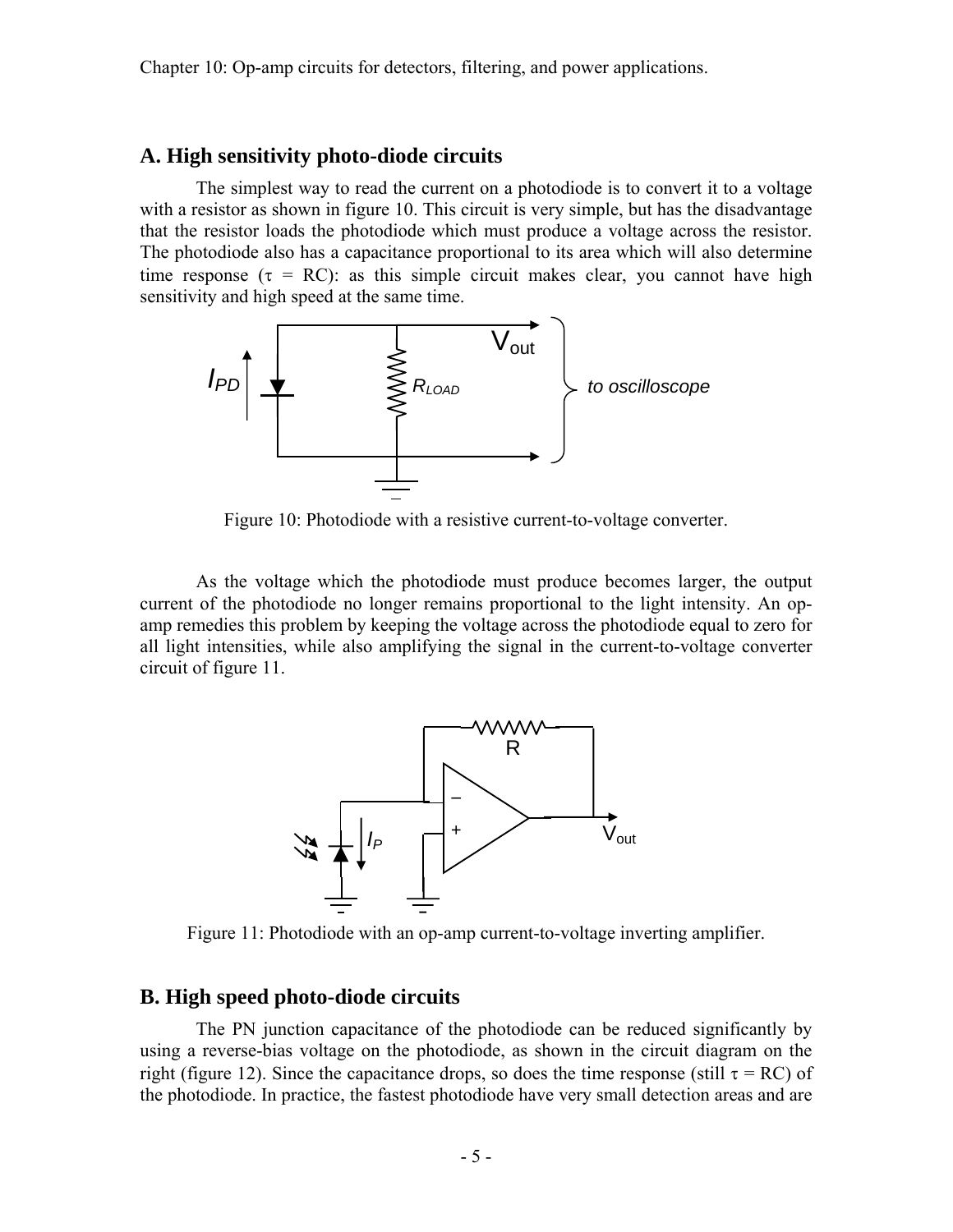operated in reverse-biased mode with small load resistors. While reverse biasing helps too improve the time response of the photodiode to fast signals, it also reduces its sensitivity to very weak light signals, since the reverse bias voltage also drives a small leakage current across the PN junction. This larger leakage current, or dark current, has noise associated with it which limits the sensitivity of the photodiode at very low light levels.



Figure 12: Photodiode in reverse-bias configuration with resistive load.

 One problem with the simple reverse-bias circuit of figure 12 is that as the photocurrent increases at higher light intensities, the effective biasing voltage across the PN junction changes as well, which introduces a non-linear response into the behavior of the photo-detector. An op-amp can be used to keep the photodiode reverse-bias voltage constant for all illumination intensities, while also converting the photo-current to an amplified voltage (see figure 13).



Figure 13: Amplified photodiode in reverse-bias configuration

In practice, the capacitance of the photodiode can send the op-amp into oscillation, so a small feedback capacitor is frequently added in parallel with the feedback resistor R.